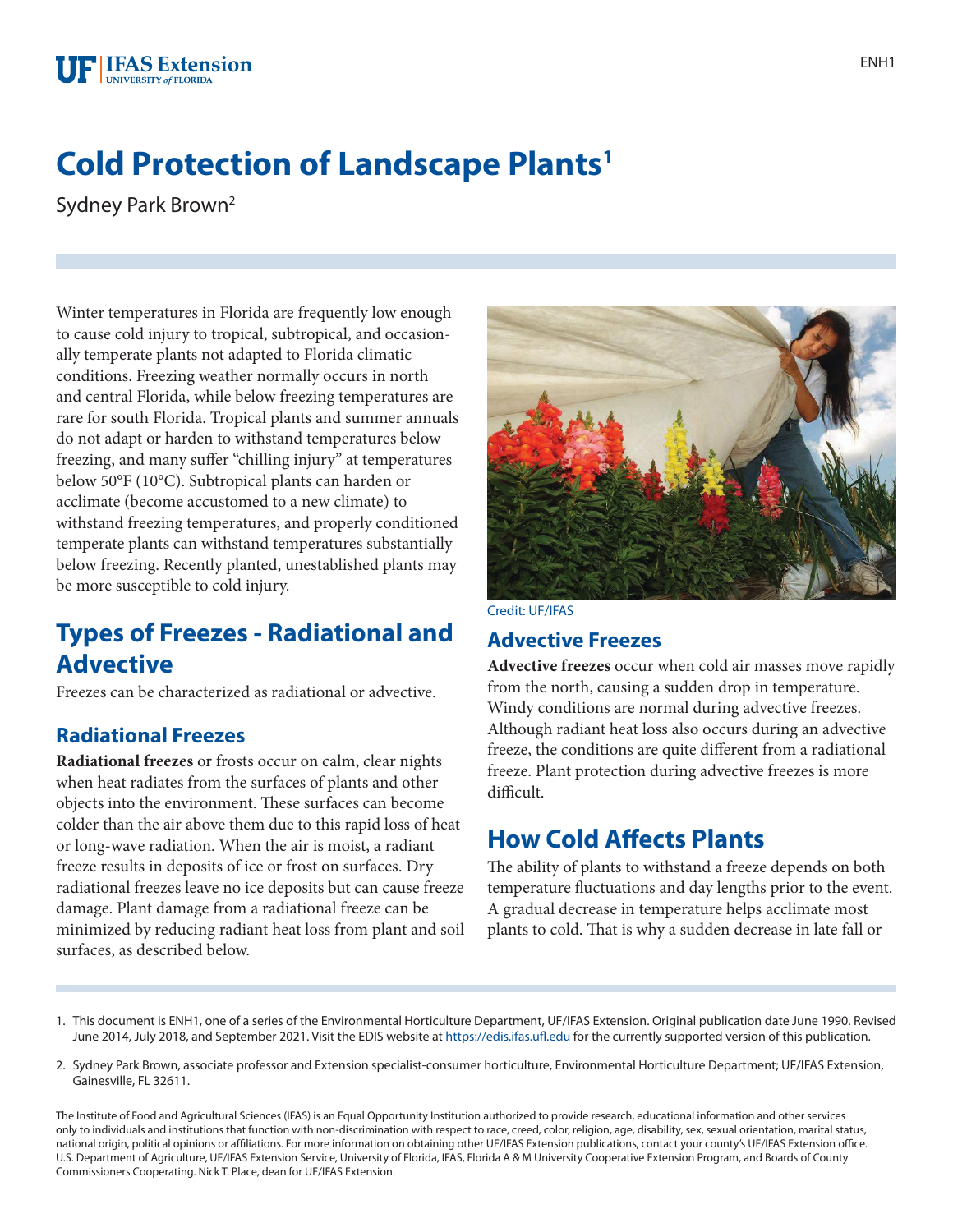early winter usually results in more damage than the same low temperature in January or February. Leaf and stem tissue will not survive ice formation inside the cells (resulting from a rapid freeze), but many plants can adapt to tolerate ice formation between cells. Such preconditioning has not been well documented in tropical plants.

Short durations of warmer temperatures in midwinter can de-acclimate some plants, resulting in early bud break, flowering, and susceptibility to freeze injury.

Cold injury can affect the entire plant or just certain susceptible plant parts such as flowers, fruits, and roots. Cold injury to roots of potted plants is common, although it is usually not evident until higher temperatures occur.

One type of winter injury is plant desiccation or drying out. This is characterized by marginal or leaf tip burn in mild cases and totally brown leaves in severe cases. Desiccation occurs when dry winds and solar radiation result in the loss of more water from the leaves than can be absorbed and/ or transported by a cold root system. Root systems in the landscape are seldom frozen in Florida, but the soil in small containers can be frozen for several consecutive hours in North Florida.

### **What to Do Before a Freeze**

Florida homeowners often desire a tropical appearance to their landscapes and may plant species past their northern limit. Tropical and subtropical plants can be used effectively in the landscape, but they must be protected or replaced when necessary. Intermingle cold tender plants with hardy plants so that the whole landscape is not totally devastated by extremely cold weather.

Homeowners can take steps to acclimate plants and protect them from temperature extremes by taking advantage of microclimates and using good cultural practices.

Temperatures can fluctuate within a landscape due to microclimates created by tree canopy, proximity to structures, and other factors. Identify these microclimates in your landscape when choosing the planting site for cold-sensitive plants. For example, tender plants should not be planted in low areas where cold air settles. Poorly drained areas result in weak, shallow roots that are susceptible to cold injury.

### **Shade**

Tree canopy creates a microclimate that typically reduces cold injury during radiational freezes. Plants in shaded locations usually go dormant earlier in the fall and remain dormant later in the spring. Tree canopies trap heat radiating from the ground to the atmosphere, and thereby elevate air temperature beneath them. Shading from early morning sun may decrease bark splitting of some woody plants after a freeze. Plants that thrive in light shade usually display less winter desiccation than plants in full sun. However, plants that are not shade-tolerant, will become unhealthy, sparsely foliated, and less tolerant of cold temperatures.

#### **Windbreaks**

Windbreaks are helpful in reducing the effects of shortlived advective freezes and their accompanying winds. Fences, buildings, adjacent plantings and temporary coverings can all serve this purpose although their height, density, and location will affect the degree of wind speed reduction.

Injury due to radiational freezes is influenced little by windbreaks.

### **Proper Plant Nutrition**

Plants in good nutritional health will tolerate cold temperatures better and recover from injury faster than plants grown with suboptimal or imbalanced nutrition. However, late fall fertilization can result in growth flushes that are more vulnerable to cold injury. Additionally, fertilizers should be applied at the correct rates and times and only when needed. Because they have the potential to pollute water, some municipalities have adopted ordinances that regulate the formulations, sale, and application of lawn and/ or landscape fertilizers. Check with your county's UF/IFAS Extension office for recommendations and rules ([http://sfyl.](http://sfyl.ifas.ufl.edu/find-your-local-office/) [ifas.ufl.edu/find-your-local-office/](http://sfyl.ifas.ufl.edu/find-your-local-office/)) .

### **Water Relations**

Watering landscape plants before a freeze can help protect plants. A well-watered soil will absorb more solar radiation than dry soil, re-radiate heat during the night, and slightly elevate minimum night temperatures in plant canopies. However, prolonged saturated soil conditions damage the root systems of most plants.

### **Pruning and Pest Management**

Avoid late summer or early fall pruning. This can result in growth flushes more prone to cold injury.

Healthy plants are more resistant to cold than plants weakened by disease, insect damage, or nematode damage. Routinely inspect for pests. Contact your county's Extension Office for information on pest identification and